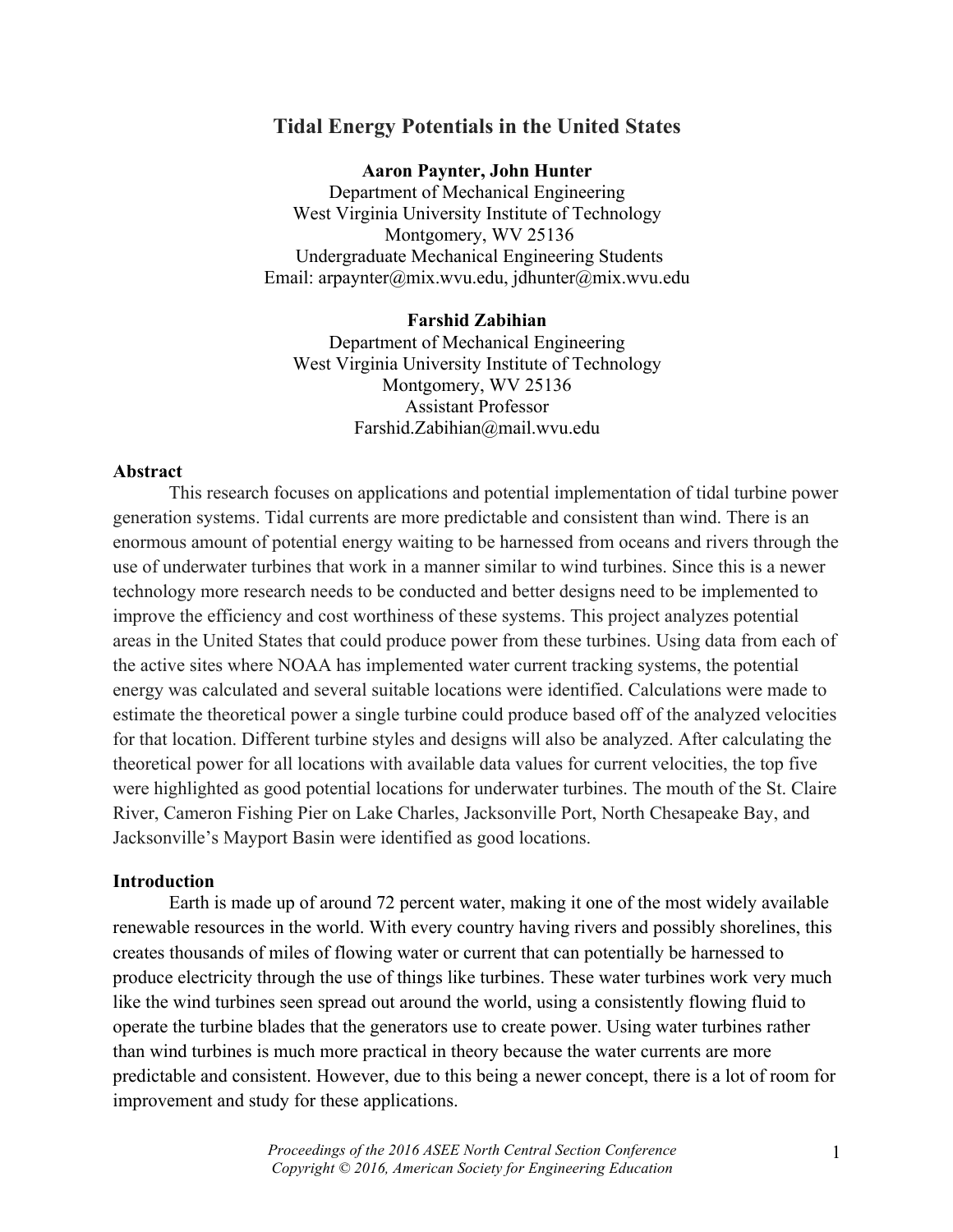## **Objectives**

The objective of this project is to research and use data analysis for the use of ocean and river renewable energy in the United States, specifically using underwater turbine systems. The potential energy waiting to be harnessed in these rivers and along the coast can be calculated in many areas in the United States. This data can then be used to find areas that produce enough energy to justify the implementation of these turbines and provide estimated power production using certain turbine designs.

## **History**

Using tides to create power can be traces back to the  $10<sup>th</sup>$  century, where a dam was built across a basin and filled with the rising tide. As the tide fell, the water in the basin was then released passing through a waterwheel or other energy-conversion device creating power to process grains. In the mid 1960's, the first commercial-scale tidal power plant was built near St. Malo, France. Instead of using a waterwheel, this power plant uses more efficient 10 MW lowhead bulb-type turbine generator sets. In 1982, the second commercial-scale tidal power plant was built at Annapolis Royale, Nova Scotia, Canada. This power plant demonstrates the use of Escher-Wyss's invention, the  $16$  MW STRAFLO turbine  $\begin{bmatrix} 1 \end{bmatrix}$ , which is a redesigned and more efficient low-head straight flow turbine <sup>[2]</sup>.

Few other tidal plants have been built, and those that have are not intended for commercial use. This can be attributed to several different factors that limit the building of these commercial tidal power plants. First, the barrages crossing the basins block traffic of vessels and would need to have locks installed to allow the passing of boats. This is costly and a slow alternative. Second, tidal power plants pose environmental concerns such as altering fish migrations and changing the intertidal zones, and because of this many environmental groups often oppose new projects to build these types of power plants. However, underwater turbines have far less impact on the environment they are installed in and will be furthered discussed in this report  $^{[1]}$ .

## **Theory/ Background**

The basic concept of these underwater turbines is very similar to the wind turbines being used all over the country. The turbines are typically placed on the ocean floor with a very heavy base to keep the unit in place. As the oceans current flows past, the force of the flowing water causes the blades to rotate which in turn powers the generator producing electricity. This electricity is then transferred to on shore substations that connect to the power grid providing electricity to homes and businesses. An illustration is provided in Figure 1.

The equation for calculating the theoretical power that a turbine can produce is given as  $[3]$ :

$$
P = \frac{1}{2}\rho A V^3 C_P
$$

Where P is power,  $\rho$  is the density of water, A is the cross sectional area for which the blades spin, V is the velocity of the current, and  $C_n$  is the coefficient of power.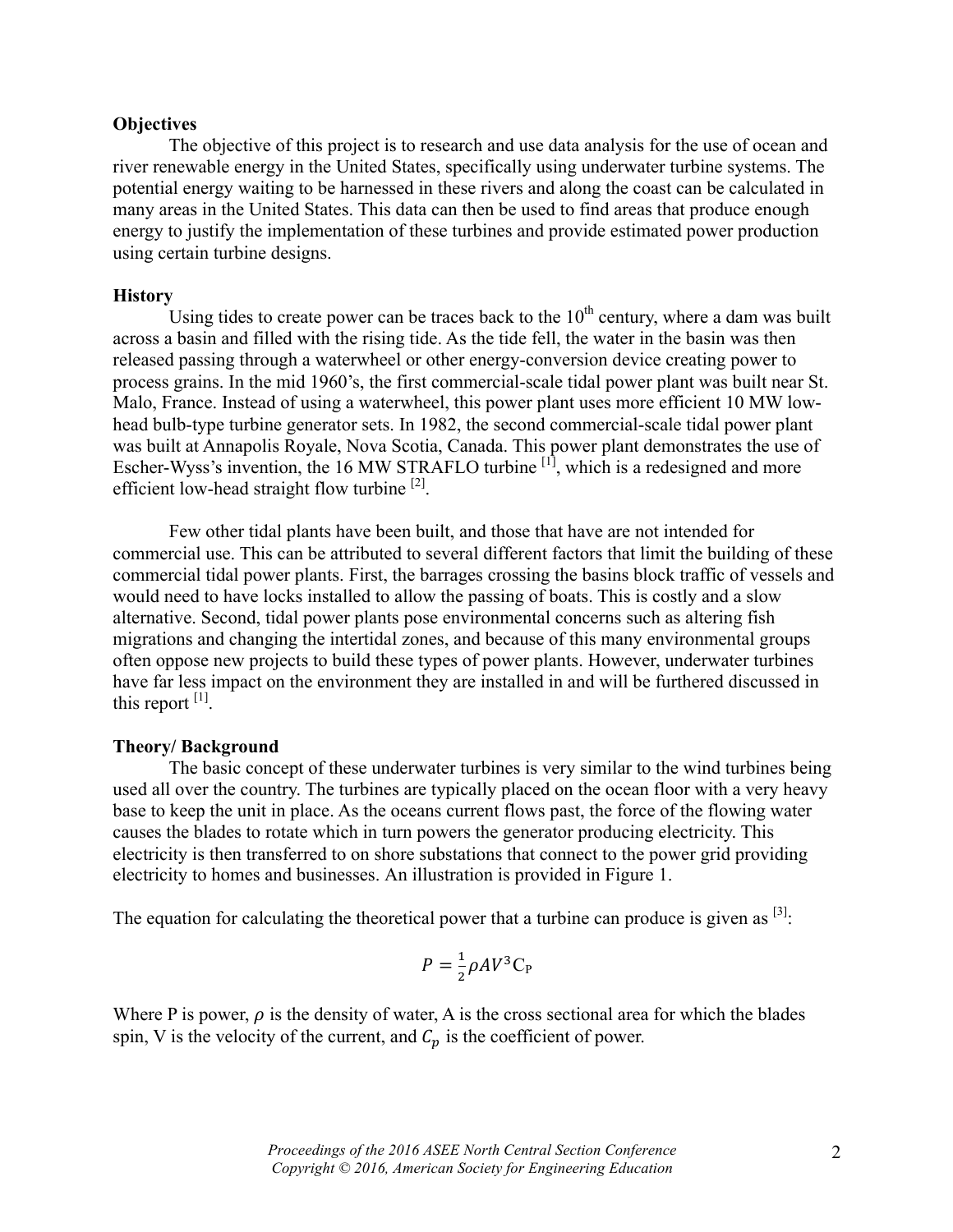

**Figure 1 – Concept of Underwater Turbine**

Figure 2 shows the calculated theoretical power output of a turbine based off of the density of the water, the blade sweep area, and the velocity of water. The x-axis represents the current speed (m/s) and the y-axis represents the potential power output. Please note the present value on the y-axis for a given velocity is calculated using a radius of 1m and a turbine efficiency of 100%. This allows the reader to take this value and multiply it by the desired blade length  $(r)^2$ and the efficiency of the turbine to acquire the actual potential power for their specific circumstances.



F**igure 2 – Theoretical Power Output**

*Proceedings of the 2016 ASEE North Central Section Conference Copyright © 2016, American Society for Engineering Education*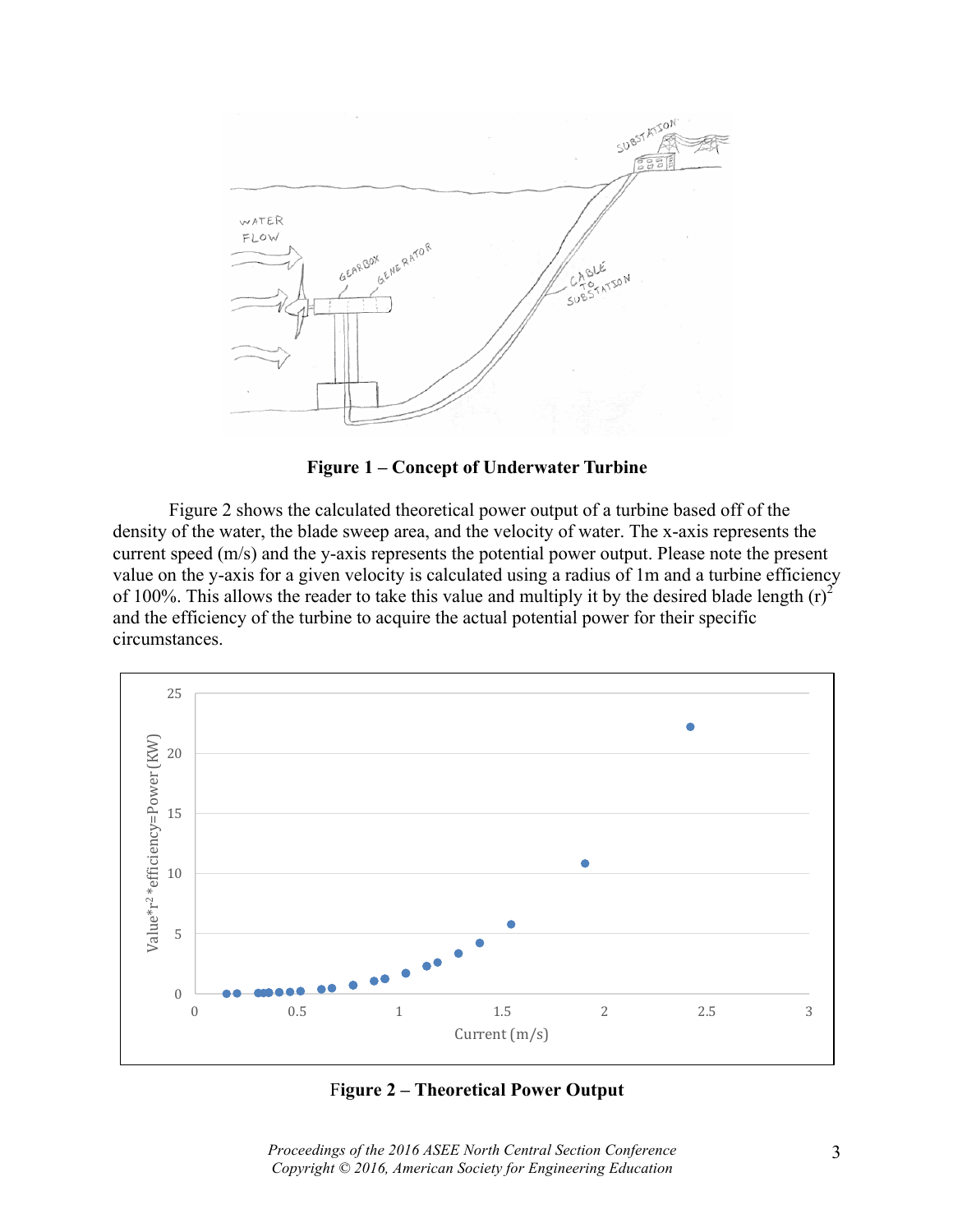$$
\frac{\text{Sample Calculation}}{p_{Water}} = Density of water = 999.9 \frac{Kg}{m^3}
$$
\n
$$
V = Velocity of water = 2.42 \frac{m}{s}
$$
\n
$$
r = Radius of turbine blade (m)
$$
\n
$$
A = Blade sweep area = \pi r^2 (m^2)
$$
\n
$$
C_p = Coeficient of Performance (0 to .59)
$$
\n
$$
P = \frac{1}{2} * \rho * V^3 * A * C_p
$$
\n
$$
P = \frac{1}{2} (999.9 \frac{Kg}{m^3}) (2.42 \frac{m}{s})^3 (\pi r^2) (C_p)
$$
\n
$$
P \approx 22,260 * r^2 * C_p \frac{Kg * m^2}{s^3} = 22.260 * r^2 * C_p KW
$$

### **Coefficient of Power and the Betz Limit**

Imagine a circular plane covering the radius of the turbines blades. The fluid that flows through this plane contains the potential work that the turbine could use to create power. However, not all of the energy can be harnessed by the turbine as much of the body flowing through the plane does so without assisting the blades movement, and is therefore lost energy. The coefficient of power (Cp) is a calculation that shows how efficiently these turbines harness the energy of this flowing fluid to create power. The equation used to calculate the Cp is  $[4]$ :

$$
C_p = \frac{power produced by turbine}{total energy available}
$$

German physicist Albert Betz performed extensive studies and calculations on the efficiencies of wind turbines. He concluded that no more than 59.3% of the kinetic energy of the wind could be converted into energy by the turbines. This is the theoretical maximum coefficient of power for turbines and is referred to as the "Betz Limit" [4].

Underwater turbines usually operate at 25-30% efficiency. This is partially due to the lack of drag utilization in the turbine. However, newer designs, such as the transverse horizontal axis water turbine which will be discussed later in this report, have shown in lab tests to reach efficiencies of up to 55% with the potential to exceed the Betz Limit  $^{[5]}$ .

#### **Designs**

There are several designs of these underwater turbines currently available. To begin, Figure 3 shows a variety of configurations for mounting these turbines to the ocean floor, or in some instances floating bases.

> *Proceedings of the 2016 ASEE North Central Section Conference Copyright © 2016, American Society for Engineering Education*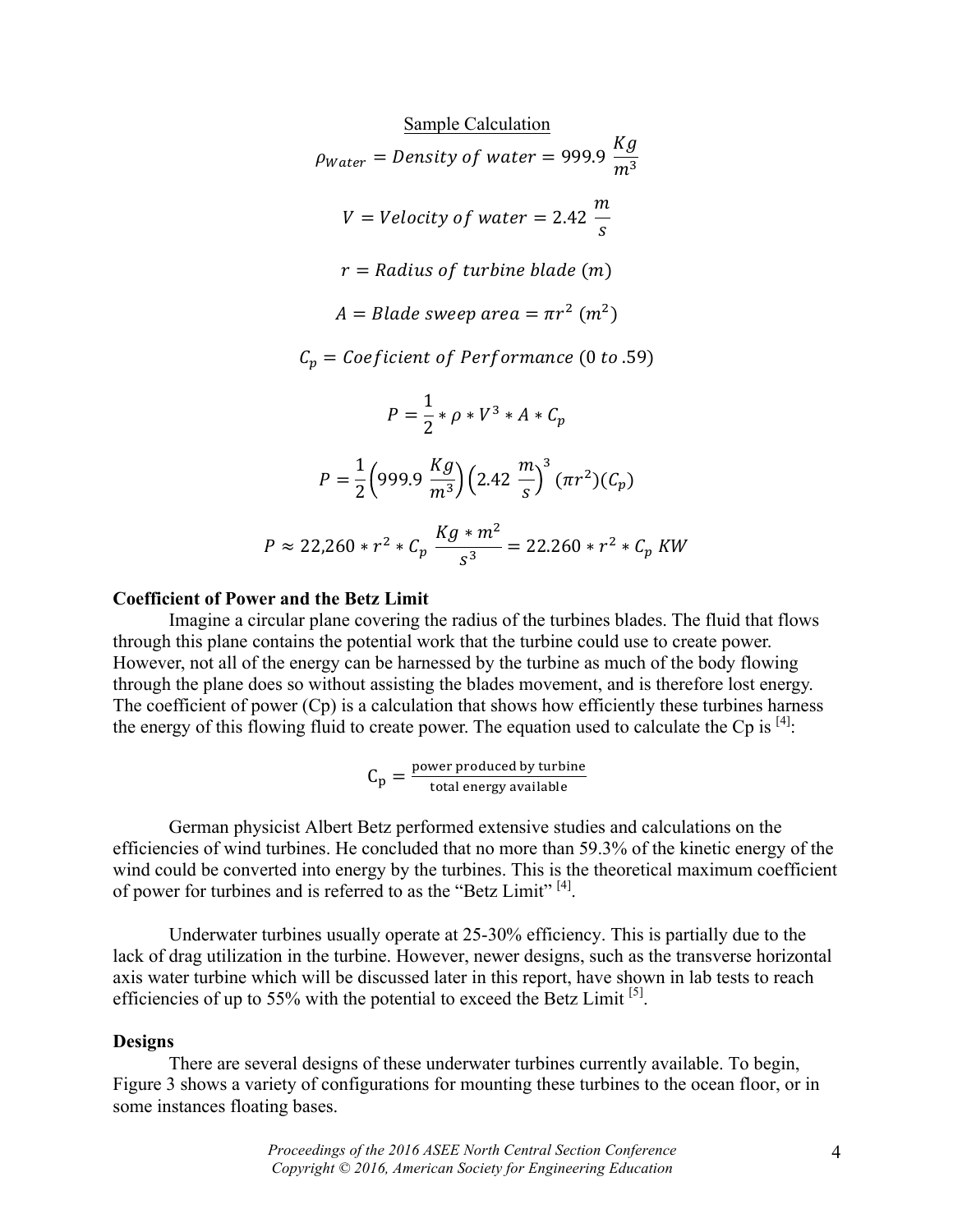Design 1 from the figure has a varying height base to raise or lower the turbine to different depths which could be useful for harnessing the maximum velocity at different tides, or if the turbine was placed in a bay and needed to be lowered to avoid collision with a passing ship. Design 2 is a design already implemented in some areas that allows the turbine to adjust to certain depths, and is also capable of lifting the turbine above the water level for maintenance. Design 3 uses a funnel type system to funnel the water currents into a smaller area increasing the velocity before reaching the turbine blades, therefore increasing the potential power. Design 4 shows a turbine attached to a floating base. Design 5 is of a turbine mounted to a solid base, the simplest design. Finally, design 6 shows a turbine supported by a cable attached to a solid base, which allows the turbine to self-adjust to the maximum current within its range.



**Figure 3 – Examples of Underwater Turbine Designs**

Another design gaining a lot of attention is the transverse horizontal axis water turbine (THAWT), shown on the right side of Figure 4. This design was conceived by professors at Oxford University, and scale model testing has shown that this design is capable of producing power much more efficiently than previous designs. It is also capable of efficiencies greater than the Betz limit  $(59.3\%)$ <sup>[6]</sup>. This design is also more robust and cheaper to build and maintain, making it a great basis for improvements and implementation in the quest for efficient and sustainable renewable energy.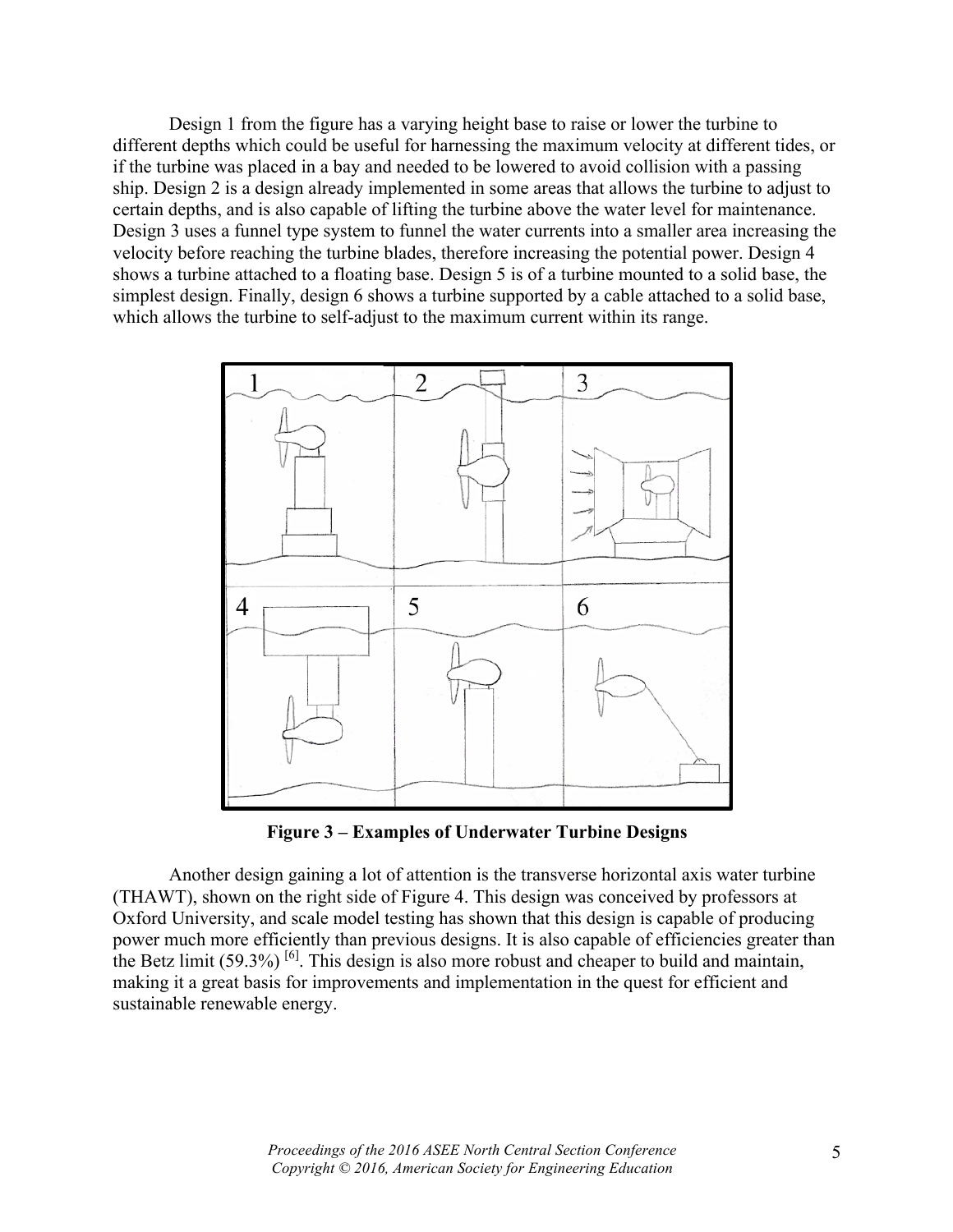

**Figure 4 – Common Turbine vs THAWT**

# **Methods**

There are several different types of water turbines that come in various sizes and configurations. These differences in designs are important as they provide a variety of uses in different applications to handle the different environments they are used in to harness this energy. Power equation discussed above will be used to calculate the maximum power that could be generated at locations monitored by The National Oceanic and Atmospheric Administration (NOAA). This data is published online and includes readings from the Great Lakes, the East Coast, Gulf Coast, and the West Coast<sup>[7]</sup>.

## **Results**

Data was gathered from current measuring devices deployed by NOAA along the coast of the United States that were recorded for the 48-hour period preceding 4 PM on Wednesday, November 11th, 2015. This data and the related calculations are shown in Table 1. During this time period 45 devices were active. The maximum current for each device during that time period was recorded. More data was obtained and analyzed over the same time period for the top 5 locations. The results obtained from this more accurate and detailed data is summarized in Table 2. For the calculations in Table 2 an efficiency of 50% and a blade length of 1 meter was used. The last row of these tables should be noted. This is the row that shows the average power that could be generated at that location. This takes local current fluctuations into account as well as efficiency so it is more realistic than the theoretical calculation in the last column of Table 1. Note that some locations with slower maximum currents could produce more power than ones with faster maximum current since they are more consistent. For this average power calculation in Table 2, the velocity obtained by averaging the cubes of the currents was used. Plugging in the simple average velocity would have resulted in an inaccurate average power.

The limitations of this data should be noted. These maximum values are useful for calculating the maximum potential to produce energy at that location. However, factors such as the depth of the water, direction of the flow, the acceptable clearances from the ground and surface, and any unevenness of the current at various depths are each factors that would need to be considered before deploying turbines. Each of the top 5 locations with the fastest currents were recorded at a location near a river. At many of these locations the direction of the flow still changed as the tides came in and went out. However, the direction did not change at the location with the fastest current which is located on the St. Clair River at the southern part of Lake Huron.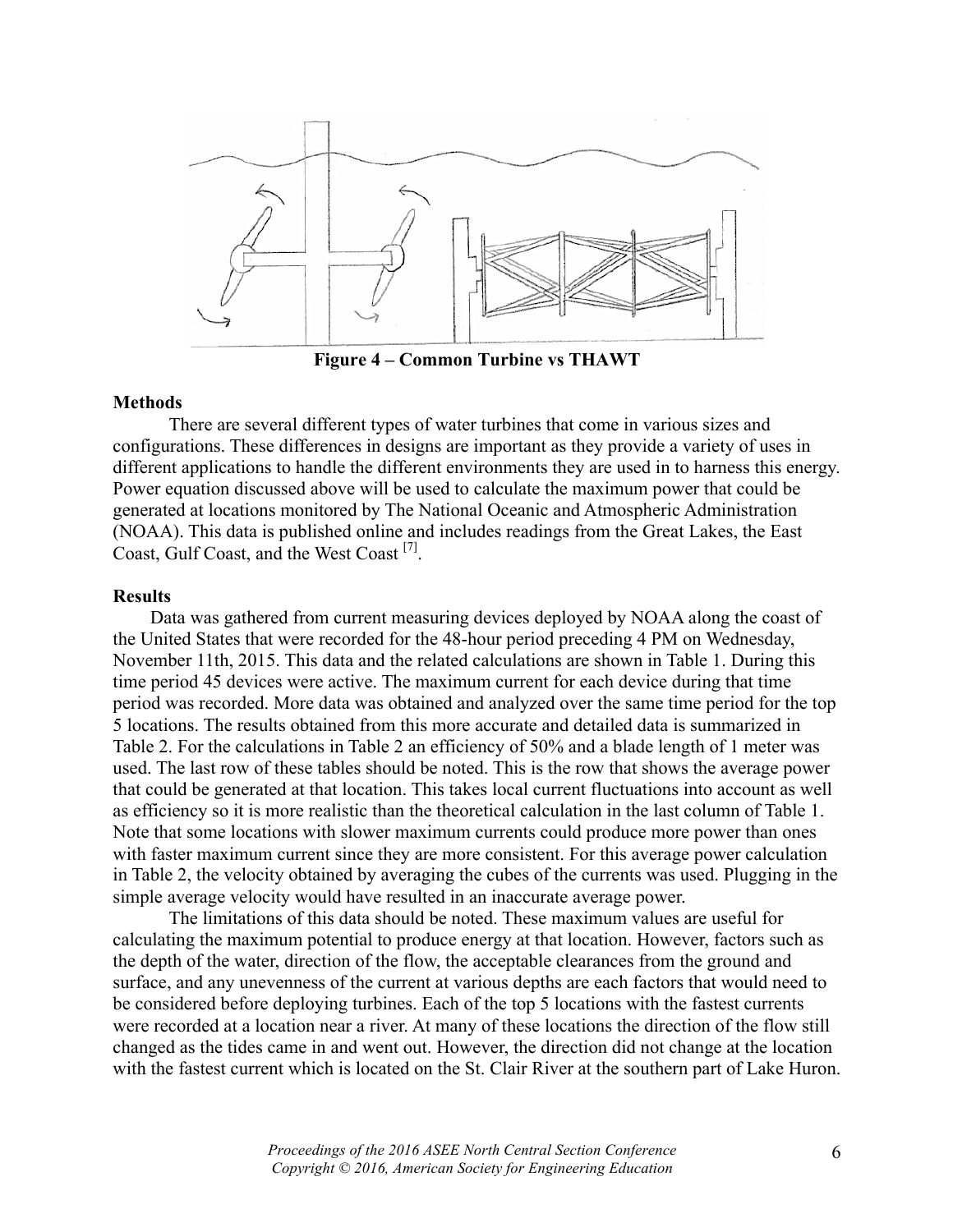### **Conclusion**

The reality that many of the locations with the fastest currents are on or near bays or rivers does not mean that they are locations where tidal renewable energy equipment could not be installed. These turbines can still produce energy with the smaller blade lengths they would most likely use in bays or rivers, although power does increase exponentially with respect to blade length. Further research could be done to determine if it is economically feasible to install turbines in these locations.

Furthermore, the NOAA measuring devices only measure the current velocity at a specific section of water. While each of the devices are considered near surface devices, they are not all oriented the same. Some measure a horizontal cross section, some measure a vertical cross section from the ground to the surface, and others measure from the surface toward the ground <sup>[8]</sup>. Before implementing real turbines, data in the vicinity of the NOAA devices would need to be gathered and engineering tradeoffs would need to be made between locations with fast current velocities and locations where wider turbine radiuses could be used.

By analyzing the data from Tables 1 and 2, several locations present themselves as good potential locations for underwater turbine farms. The mouth of the St. Clair River feeding into the Great Lakes had the highest maximum current velocity (2.42 m/s) and the highest average power for a standard turbine (7.262 KW) at the time of the data collection. Other locations that recorded high maximum current velocities include Cameron Fishing Pier on Lake Charles (1.90 m/s; 0.48 KW), Jacksonville (1.54 m/s; 0.620 KW), north Chesapeake Bay (1.39 m/s; 0.260 KW), and Jacksonville's Mayport Basin (1.39 m/s; 0.468 KW). More analysis and data recording will need to be done at these locations before deciding to implement underwater turbine farms, but this data shows that these areas have the potential to provide electricity to many homes and businesses in their surrounding areas.

#### **Bibliography**

[1] "History of Tidal Power." *Tidal Electric*. Web. 2 Dec. 2015. <http://www.tidalelectric.com/history-of-tidalpower/>.

[2] "The STRAFLO Turbine." Info Science. Web. 2 Dec. 2015.

<http://infoscience.epfl.ch/record/26102/files/straflo\_turbine.pdf>.

[3]"Wind Turbine Power Calculations." The Royal Academy of Engineering. RWE Npower Renewables. Web. 8 Oct. 2015.

[4]"Understanding Coefficient of Power (Cp) and Betz Limit." *Kidwind*. Web. 13 Nov. 2015.

<http://learn.kidwind.org/sites/default/files/betz\_limit\_0.pdf>.

[5] Ballard, Stuart. "3rd Generation Tidal Turbines: Too Efficient to Ignore?" Green World Trust. Web. 1 Dec. 2015. <http://www.greenworldtrust.org.uk/Energy/Documents/3rd gen tidal turbines.pdf>.

[6]"Tidal Energy Research Group." Transverse Horizontal Axis Water Turbine -. University of Oxford. Web. 8 Oct. 2015. <http://www.eng.ox.ac.uk/tidal/research/transverse-horizontal-axis-water-turbine>.

[7]"NOAA/CO-OPS ODIN - NOAA Tides & Currents." *NOAA/CO-OPS ODIN - NOAA Tides & Currents*. Web. 14 Sept. 2015.

[8]"PORTS® (Physical Oceanographic Real-Time System)." Tides and Currents. Center for Operational Oceanographic Products and Services, 15 Oct. 2013. Web. 13 Nov. 2015.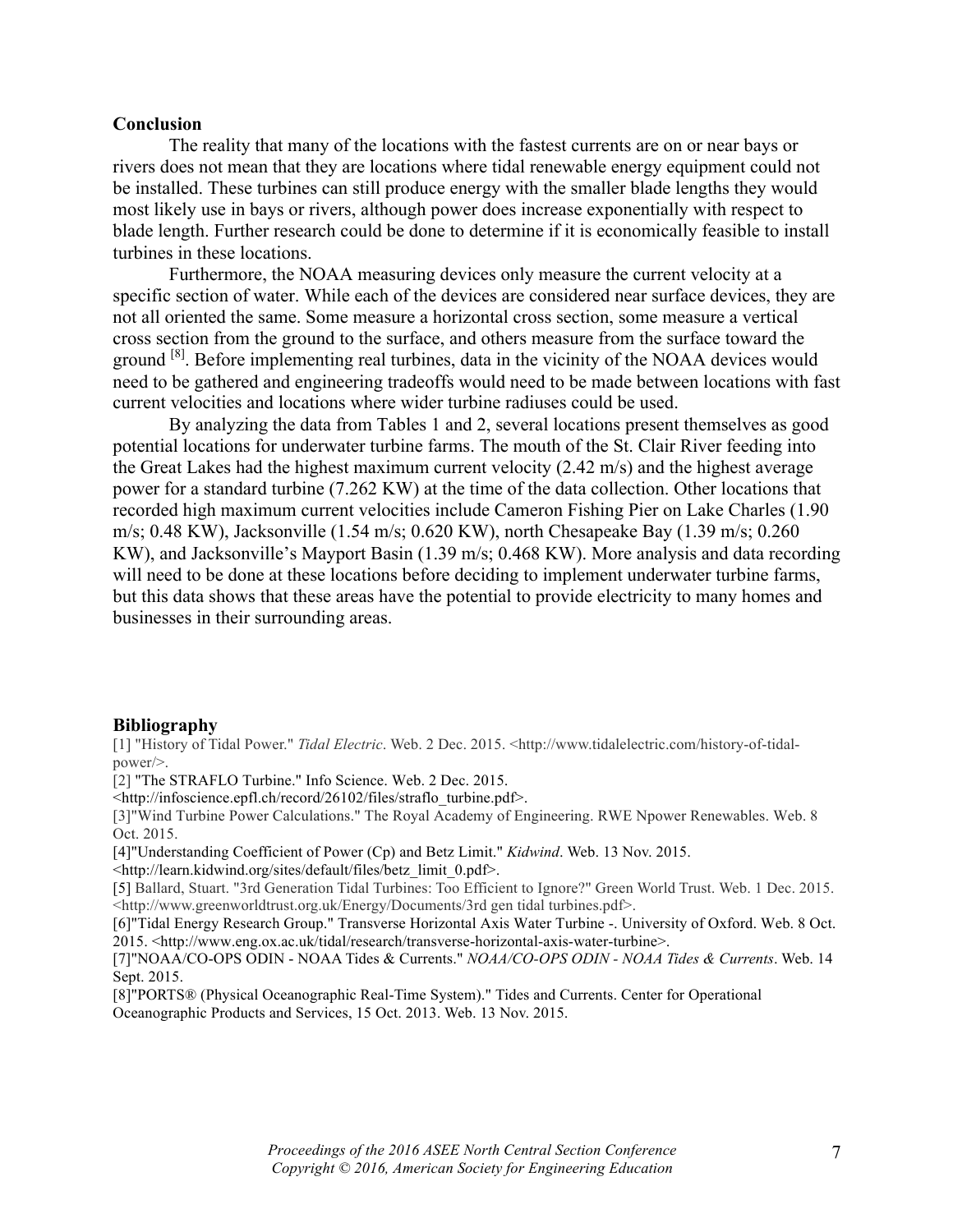| Data was accessed at approximately 4 PM on Wednesday, November 11th 2015. The currents are the fastest observed in the<br>previous 48 hours.                                                                                                                    |                           |                                     |          |              |                                                                                                                                  |                               |                             |               |
|-----------------------------------------------------------------------------------------------------------------------------------------------------------------------------------------------------------------------------------------------------------------|---------------------------|-------------------------------------|----------|--------------|----------------------------------------------------------------------------------------------------------------------------------|-------------------------------|-----------------------------|---------------|
| The power in the cell furthest to the right can be modified by $r^2$ and the decimal representation of $C_p$ to get values for any blade<br>length or efficiency. The present value represents the power if the blade length is 1 m and the efficiency is 100%. |                           |                                     |          |              |                                                                                                                                  |                               |                             |               |
|                                                                                                                                                                                                                                                                 |                           |                                     |          |              | Note: The exact location of the station can be viewed in Google Maps or other software by entering the geographical coordinates. |                               |                             |               |
| Rank<br>(Fast to<br>Slow)                                                                                                                                                                                                                                       | Station<br>ID             | <b>Station Name</b>                 | Latitude | Longitude    | Project                                                                                                                          | Maximum<br>Current<br>(knots) | Maximum<br>Current<br>(m/s) | Power<br>(KW) |
| 1                                                                                                                                                                                                                                                               | gl0301                    | <b>St Clair River</b>               | 42.99873 | $-82.42527$  | <b>Great Lakes Real-Time</b><br><b>Currents Monitoring</b>                                                                       | 4.7                           | 2.42                        | 22.203        |
| $\overline{2}$                                                                                                                                                                                                                                                  | lc0201                    | Cameron Fishing Pier                | 29.76414 | -93.34292    | <b>Lake Charles PORTS</b>                                                                                                        | 3.7                           | 1.90                        | 10.832        |
| $\overline{3}$                                                                                                                                                                                                                                                  | $\chi$ <sub>1</sub> x0301 | Mile Point LB 24                    | 30.38275 | $-81.45556$  | Jacksonville PORTS                                                                                                               | 3.0                           | 1.54                        | 5.774         |
| 4                                                                                                                                                                                                                                                               | cb1301                    | Chesapeake City                     | 39.53053 | $-75.82762$  | Chesapeake Bay North<br><b>PORTS</b>                                                                                             | 2.7                           | 1.39                        | 4.209         |
| 5                                                                                                                                                                                                                                                               | $\alpha$ jx0201           | Mayport Basin PC<br><b>LBB</b>      | 30.39889 | $-81.39469$  | Jacksonville PORTS                                                                                                               | 2.7                           | 1.39                        | 4.209         |
| 6                                                                                                                                                                                                                                                               | g06010                    | Galveston Bay Entr<br>Channel LB 11 | 29.34222 | -94.74083    | Houston/Galveston<br><b>PORTS</b>                                                                                                | 2.5                           | 1.29                        | 3.341         |
| 7                                                                                                                                                                                                                                                               | $\alpha$ ix0701           | Acosta Bridge                       | 30.32266 | $-81.66462$  | Jacksonville PORTS                                                                                                               | 2.5                           | 1.29                        | 3.341         |
| 8                                                                                                                                                                                                                                                               | sn0701                    | Port Arthur                         | 29.86708 | -93.93111    | <b>Sabine Neches PORTS</b>                                                                                                       | 2.3                           | 1.18                        | 2.602         |
| 9                                                                                                                                                                                                                                                               | hb0401                    | Chevron Pier                        | 40.7775  | $-124.19661$ | <b>Humboldt Bay PORTS</b>                                                                                                        | 2.2                           | 1.13                        | 2.277         |
| 10                                                                                                                                                                                                                                                              | $\chi$ <sub>1</sub> x0501 | Dames Point Bridge                  | 30.38599 | $-81.55786$  | Jacksonville PORTS                                                                                                               | 2.2                           | 1.13                        | 2.277         |
| 11                                                                                                                                                                                                                                                              | s06010                    | Martinez-AMORCO<br>Pier             | 38.03463 | $-122.12525$ | San Francisco Bay<br><b>PORTS</b>                                                                                                | 2.2                           | 1.13                        | 2.277         |
| 12                                                                                                                                                                                                                                                              | cb0102                    | Cape Henry LB 2CH                   | 36.9594  | $-76.0128$   | Chesapeake Bay South<br><b>PORTS</b>                                                                                             | 2.0                           | 1.03                        | 1.711         |
| 13                                                                                                                                                                                                                                                              | cb0701                    | <b>Dominion Terminal</b>            | 36.96233 | $-76.42417$  | Chesapeake Bay South<br><b>PORTS</b>                                                                                             | 2.0                           | 1.03                        | 1.711         |
| 14                                                                                                                                                                                                                                                              | db0301                    | Philadelphia                        | 39.94623 | $-75.1396$   | Delaware Bay PORTS                                                                                                               | 2.0                           | 1.03                        | 1.711         |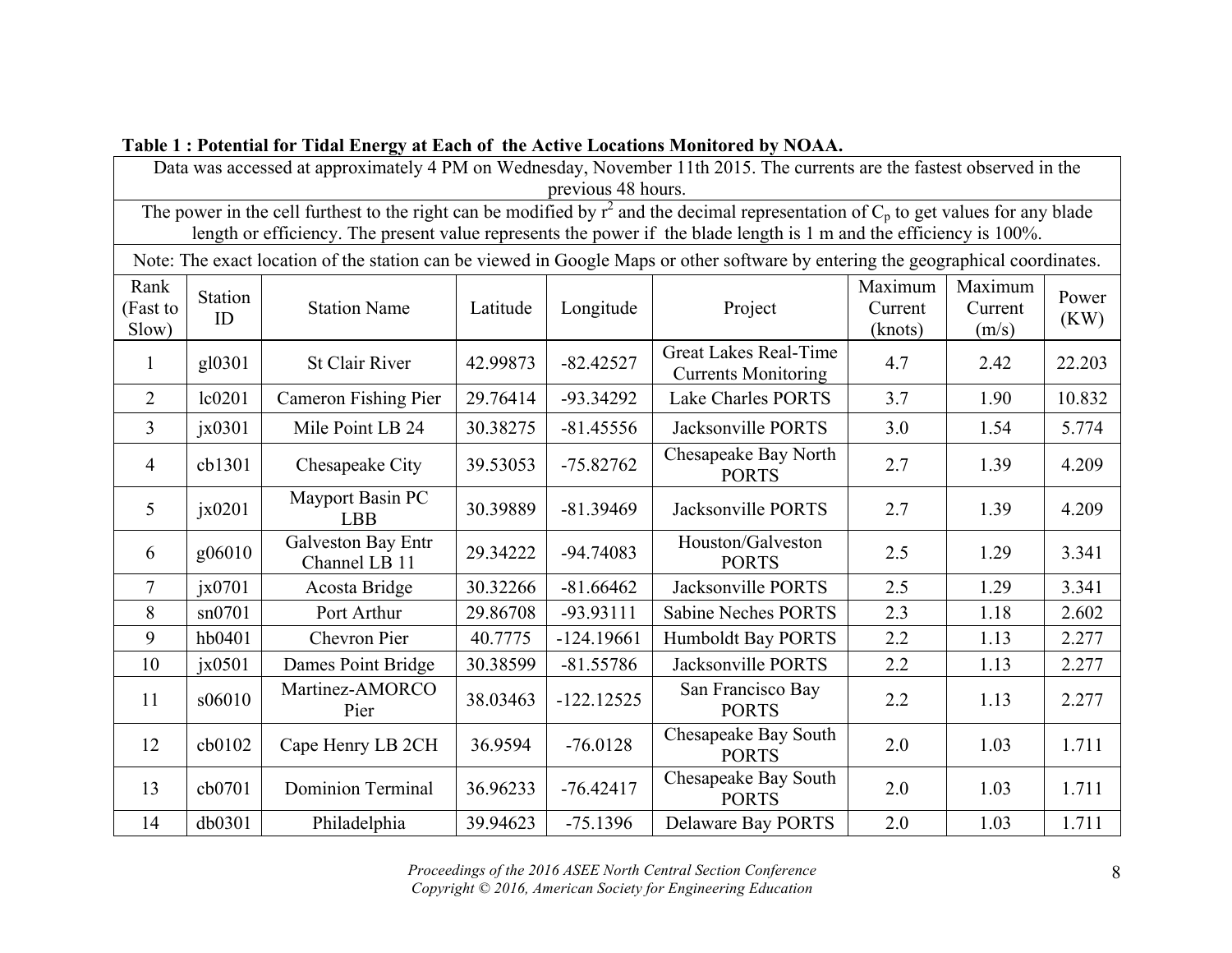| previous 48 hours.                                                                                                                                                                                                                                              |                                                                                                                                  |                                         |          |              |                                         |                               |                             |               |  |
|-----------------------------------------------------------------------------------------------------------------------------------------------------------------------------------------------------------------------------------------------------------------|----------------------------------------------------------------------------------------------------------------------------------|-----------------------------------------|----------|--------------|-----------------------------------------|-------------------------------|-----------------------------|---------------|--|
| The power in the cell furthest to the right can be modified by $r^2$ and the decimal representation of $C_p$ to get values for any blade<br>length or efficiency. The present value represents the power if the blade length is 1 m and the efficiency is 100%. |                                                                                                                                  |                                         |          |              |                                         |                               |                             |               |  |
|                                                                                                                                                                                                                                                                 | Note: The exact location of the station can be viewed in Google Maps or other software by entering the geographical coordinates. |                                         |          |              |                                         |                               |                             |               |  |
| Rank<br>(Fast to<br>Slow)                                                                                                                                                                                                                                       | <b>Station</b><br>ID                                                                                                             | <b>Station Name</b>                     | Latitude | Longitude    | Project                                 | Maximum<br>Current<br>(knots) | Maximum<br>Current<br>(m/s) | Power<br>(KW) |  |
| 15                                                                                                                                                                                                                                                              | mb030                                                                                                                            | Mobile State Dock Pier<br>E             | 30.72144 | $-88.04278$  | Mobile Bay PORTS                        | 2.0                           | 1.03                        | 1.711         |  |
| 16                                                                                                                                                                                                                                                              | sn0301                                                                                                                           | Sabine Front Range                      | 29.758   | -93.8902     | <b>Sabine Neches PORTS</b>              | 2.0                           | 1.03                        | 1.711         |  |
| 17                                                                                                                                                                                                                                                              | lm0101                                                                                                                           | <b>First Street Wharf</b>               | 29.92244 | $-90.07114$  | Lower Mississippi<br><b>River PORTS</b> | 1.8                           | 0.93                        | 1.247         |  |
| 18                                                                                                                                                                                                                                                              | s08010                                                                                                                           | Southampton Shoal<br>Channel LB 6       | 37.91625 | $-122.42233$ | San Francisco Bay<br><b>PORTS</b>       | 1.8                           | 0.93                        | 1.247         |  |
| 19                                                                                                                                                                                                                                                              | sn0401                                                                                                                           | West Port Arthur<br><b>Bridge</b>       | 29.82361 | -93.96472    | <b>Sabine Neches PORTS</b>              | 1.8                           | 0.93                        | 1.247         |  |
| 20                                                                                                                                                                                                                                                              | sn0501                                                                                                                           | Rainbow Bridge                          | 29.98111 | $-93.87111$  | <b>Sabine Neches PORTS</b>              | 1.8                           | 0.93                        | 1.247         |  |
| 21                                                                                                                                                                                                                                                              | t01010                                                                                                                           | Sunshine Skyway<br><b>Bridge</b>        | 27.625   | $-82.655$    | <b>Tampa Bay PORTS</b>                  | 1.8                           | 0.93                        | 1.247         |  |
| 22                                                                                                                                                                                                                                                              | ps0301                                                                                                                           | Northrop Grumman<br>Pier                | 30.35978 | $-88.56406$  | Pascagoula PORTS                        | 1.7                           | 0.87                        | 1.051         |  |
| 23                                                                                                                                                                                                                                                              | t02010                                                                                                                           | Old Port Tampa                          | 27.86287 | $-82.55373$  | Tampa Bay PORTS                         | 1.7                           | 0.87                        | 1.051         |  |
| 24                                                                                                                                                                                                                                                              | cb0402                                                                                                                           | <b>Naval Station Norfolk</b><br>LB7     | 36.96238 | $-76.33387$  | Chesapeake Bay South<br><b>PORTS</b>    | 1.5                           | 0.77                        | 0.722         |  |
| 25                                                                                                                                                                                                                                                              | cb0601                                                                                                                           | Newport News<br>Channel LB 14           | 36.95602 | $-76.41448$  | Chesapeake Bay South<br><b>PORTS</b>    | 1.5                           | 0.77                        | 0.722         |  |
| 26                                                                                                                                                                                                                                                              | mb040                                                                                                                            | Mobile Container<br>Terminal            | 30.66435 | $-88.03235$  | Mobile Bay PORTS                        | 1.5                           | 0.77                        | 0.722         |  |
| 27                                                                                                                                                                                                                                                              | s09010                                                                                                                           | Oakland Outer Harbor<br>LB <sub>3</sub> | 37.8082  | $-122.34434$ | San Francisco Bay<br><b>PORTS</b>       | 1.5                           | 0.77                        | 0.722         |  |

Data was accessed at approximately 4 PM on Wednesday, November 11th 2015. The currents are the fastest observed in the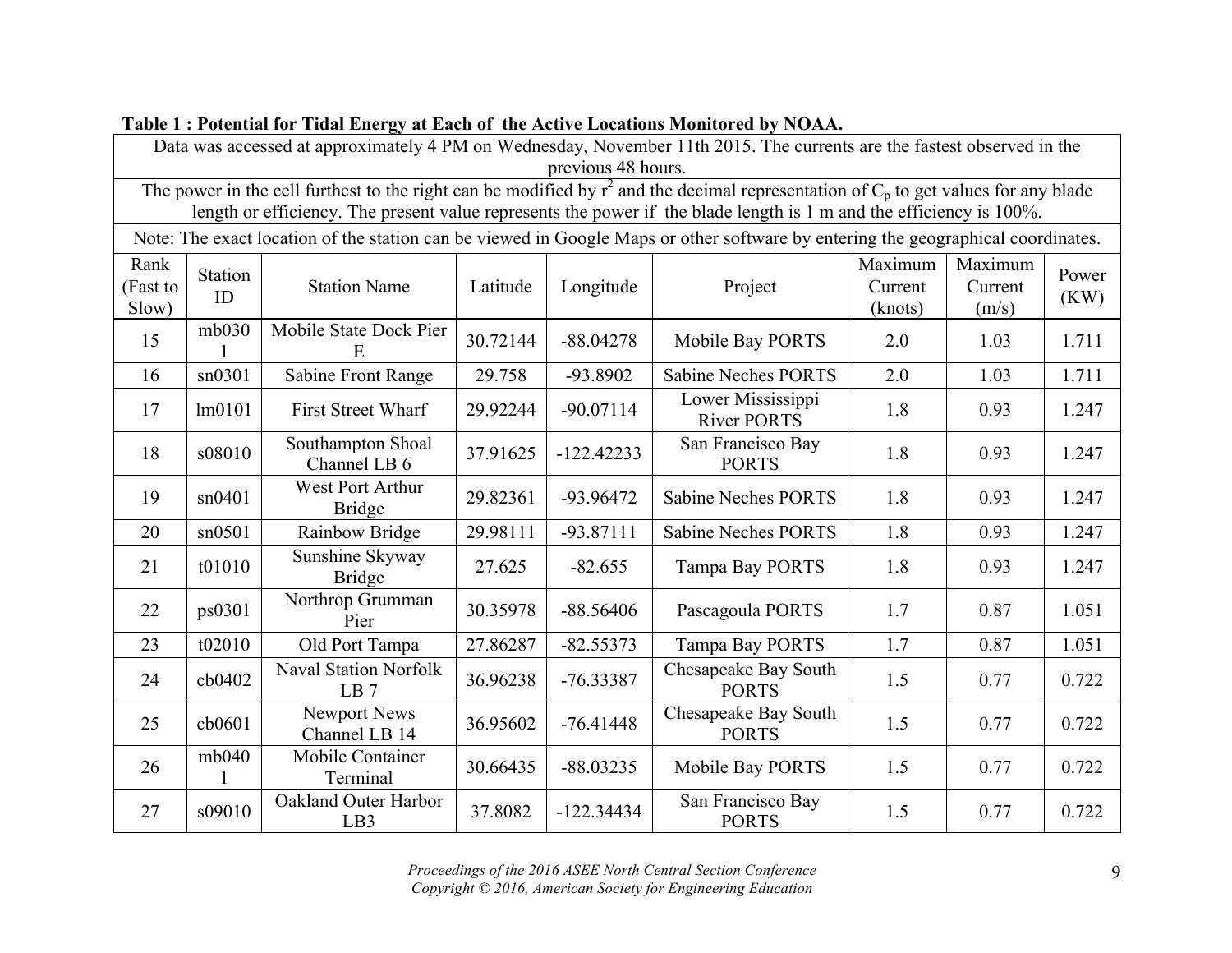| previous 48 hours.                                                                                                                                                                                                                                              |                                                                                                                                  |                                      |          |             |                                      |                               |                             |               |  |
|-----------------------------------------------------------------------------------------------------------------------------------------------------------------------------------------------------------------------------------------------------------------|----------------------------------------------------------------------------------------------------------------------------------|--------------------------------------|----------|-------------|--------------------------------------|-------------------------------|-----------------------------|---------------|--|
| The power in the cell furthest to the right can be modified by $r^2$ and the decimal representation of $C_p$ to get values for any blade<br>length or efficiency. The present value represents the power if the blade length is 1 m and the efficiency is 100%. |                                                                                                                                  |                                      |          |             |                                      |                               |                             |               |  |
|                                                                                                                                                                                                                                                                 | Note: The exact location of the station can be viewed in Google Maps or other software by entering the geographical coordinates. |                                      |          |             |                                      |                               |                             |               |  |
| Rank<br>(Fast to<br>Slow)                                                                                                                                                                                                                                       | Station<br>ID                                                                                                                    | <b>Station Name</b>                  | Latitude | Longitude   | Project                              | Maximum<br>Current<br>(knots) | Maximum<br>Current<br>(m/s) | Power<br>(KW) |  |
| 28                                                                                                                                                                                                                                                              | ps0201                                                                                                                           | Pascagoula Harbor LB<br>17           | 30.21503 | $-88.51089$ | Pascagoula PORTS                     | 1.3                           | 0.67                        | 0.470         |  |
| 29                                                                                                                                                                                                                                                              | sn0201                                                                                                                           | <b>USCG</b> Sabine                   | 29.72861 | -93.87001   | <b>Sabine Neches PORTS</b>           | 1.3                           | 0.67                        | 0.470         |  |
| 30                                                                                                                                                                                                                                                              | cp0101                                                                                                                           | Cherry Point                         | 48.8628  | $-122.761$  | <b>Cherry Point PORTS</b>            | 1.2                           | 0.62                        | 0.370         |  |
| 31                                                                                                                                                                                                                                                              | lc0301                                                                                                                           | Lake Charles City<br>Docks           | 30.21783 | $-93.24944$ | <b>Lake Charles PORTS</b>            | 1.2                           | 0.62                        | 0.370         |  |
| 32                                                                                                                                                                                                                                                              | cb0301                                                                                                                           | Thimble Shoal LB 18                  | 37.0111  | $-76.24948$ | Chesapeake Bay South<br><b>PORTS</b> | 1.0                           | 0.51                        | 0.214         |  |
| 33                                                                                                                                                                                                                                                              | cb0801                                                                                                                           | Rappahannock Shoal<br>Channel LBB 60 | 37.67438 | $-76.15453$ | Chesapeake Bay North<br><b>PORTS</b> | 1.0                           | 0.51                        | 0.214         |  |
| 34                                                                                                                                                                                                                                                              | cb1101                                                                                                                           | Chesapeake Channel<br><b>LBB</b> 92  | 38.98215 | $-76.38467$ | Chesapeake Bay North<br><b>PORTS</b> | 0.9                           | 0.46                        | 0.156         |  |
| 35                                                                                                                                                                                                                                                              | cb1001                                                                                                                           | Cove Point LNG Pier                  | 38.40283 | $-76.38417$ | Chesapeake Bay North<br><b>PORTS</b> | 0.8                           | 0.41                        | 0.109         |  |
| 36                                                                                                                                                                                                                                                              | sn0601                                                                                                                           | Port of Beaumont                     | 30.0797  | $-94.08625$ | <b>Sabine Neches PORTS</b>           | 0.8                           | 0.41                        | 0.109         |  |
| 37                                                                                                                                                                                                                                                              | lc0101                                                                                                                           | Calcasieu Channel LB<br>36           | 29.69347 | $-93.33118$ | <b>Lake Charles PORTS</b>            | 0.7                           | 0.36                        | 0.073         |  |
| 38                                                                                                                                                                                                                                                              | nb0301                                                                                                                           | <b>Quonset Point</b>                 | 41.58363 | $-71.39733$ | Narragansett Bay<br><b>PORTS</b>     | 0.7                           | 0.36                        | 0.073         |  |
| 39                                                                                                                                                                                                                                                              | ps0401                                                                                                                           | Pascagoula Harbor LB<br>10           | 30.19583 | $-88.52253$ | Pascagoula PORTS                     | 0.7                           | 0.36                        | 0.073         |  |
| 40                                                                                                                                                                                                                                                              | sn0101                                                                                                                           | Sabine Bank Channel<br>LBB 34        | 29.62873 | $-93.81617$ | <b>Sabine Neches PORTS</b>           | 0.7                           | 0.36                        | 0.073         |  |

Data was accessed at approximately 4 PM on Wednesday, November 11th 2015. The currents are the fastest observed in the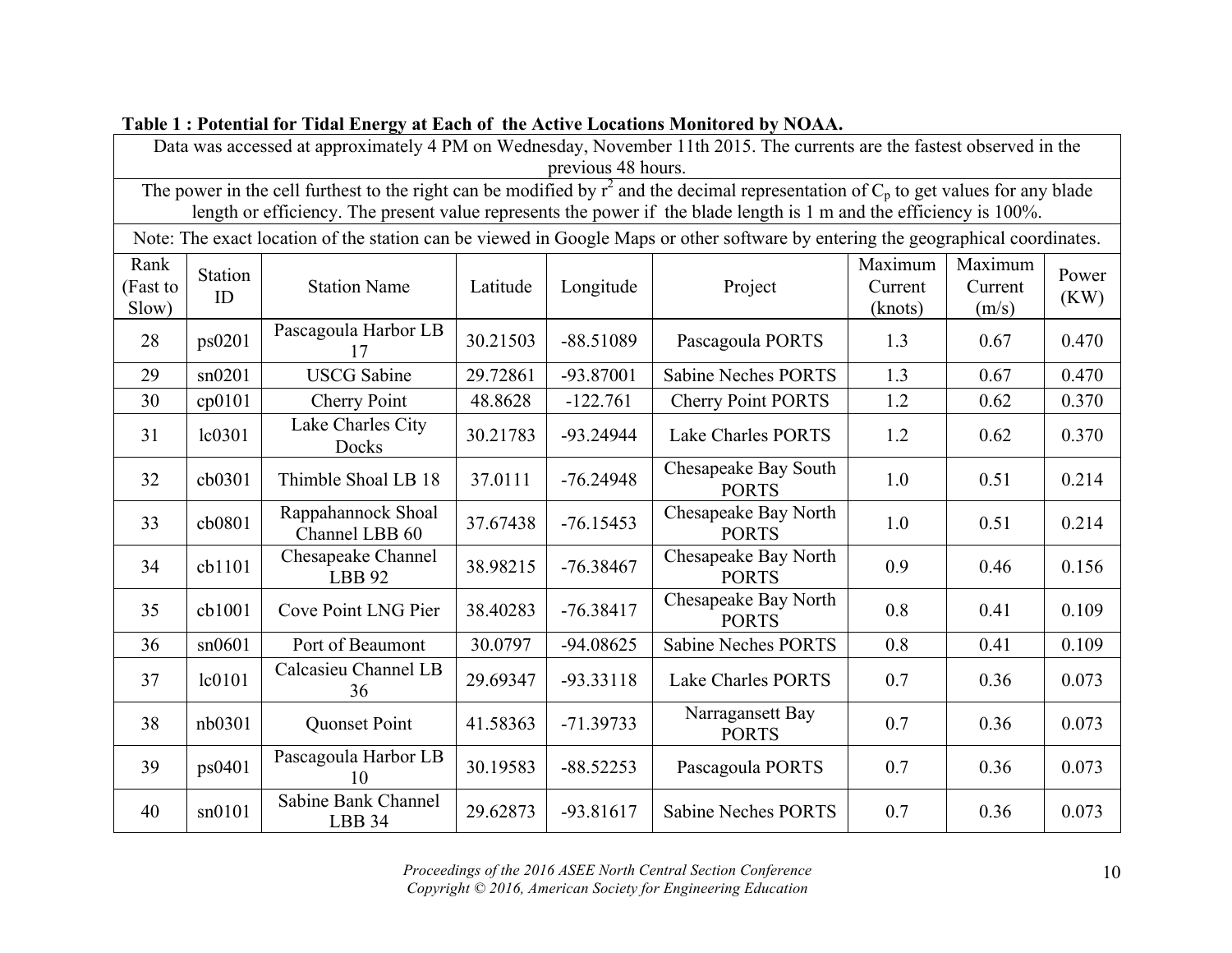| Data was accessed at approximately 4 PM on Wednesday, November 11th 2015. The currents are the fastest observed in the |                                                                                                                                          |                                   |          |             |                                                                                                                                  |         |         |       |  |  |
|------------------------------------------------------------------------------------------------------------------------|------------------------------------------------------------------------------------------------------------------------------------------|-----------------------------------|----------|-------------|----------------------------------------------------------------------------------------------------------------------------------|---------|---------|-------|--|--|
|                                                                                                                        | previous 48 hours.                                                                                                                       |                                   |          |             |                                                                                                                                  |         |         |       |  |  |
|                                                                                                                        | The power in the cell furthest to the right can be modified by $r^2$ and the decimal representation of $C_p$ to get values for any blade |                                   |          |             |                                                                                                                                  |         |         |       |  |  |
|                                                                                                                        | length or efficiency. The present value represents the power if the blade length is 1 m and the efficiency is 100%.                      |                                   |          |             |                                                                                                                                  |         |         |       |  |  |
|                                                                                                                        |                                                                                                                                          |                                   |          |             | Note: The exact location of the station can be viewed in Google Maps or other software by entering the geographical coordinates. |         |         |       |  |  |
| Rank                                                                                                                   | Station                                                                                                                                  |                                   |          |             |                                                                                                                                  | Maximum | Maximum | Power |  |  |
| (Fast to                                                                                                               | ID                                                                                                                                       | <b>Station Name</b>               | Latitude | Longitude   | Project                                                                                                                          | Current | Current | (KW)  |  |  |
| Slow)                                                                                                                  |                                                                                                                                          |                                   |          |             |                                                                                                                                  | (knots) | (m/s)   |       |  |  |
| 41                                                                                                                     | cb0901                                                                                                                                   | Potomac River<br>MidChannel LWB B | 38.09098 | $-76.52975$ | Chesapeake Bay North<br><b>PORTS</b>                                                                                             | 0.7     | 0.33    | 0.059 |  |  |
| 42                                                                                                                     | gl0101                                                                                                                                   | Cuyahoga River                    | 41.49448 | $-81.70292$ | Great Lakes Real-Time<br><b>Currents Monitoring</b>                                                                              | 0.6     | 0.31    | 0.046 |  |  |
| 43                                                                                                                     | nb0201                                                                                                                                   | <b>Fall River</b>                 | 41.6999  | $-71.17842$ | Narragansett Bay<br><b>PORTS</b>                                                                                                 | 0.6     | 0.31    | 0.046 |  |  |
| 44                                                                                                                     | nl0101                                                                                                                                   | Groton Thames River<br>Pier 6     | 41.39175 | $-72.09233$ | New London PORTS                                                                                                                 | 0.4     | 0.21    | 0.014 |  |  |
| 45                                                                                                                     | gl0201                                                                                                                                   | Maumee River                      | 41.62913 | $-83.53022$ | Great Lakes Real-Time<br><b>Currents Monitoring</b>                                                                              | 0.3     | 0.15    | 0.006 |  |  |